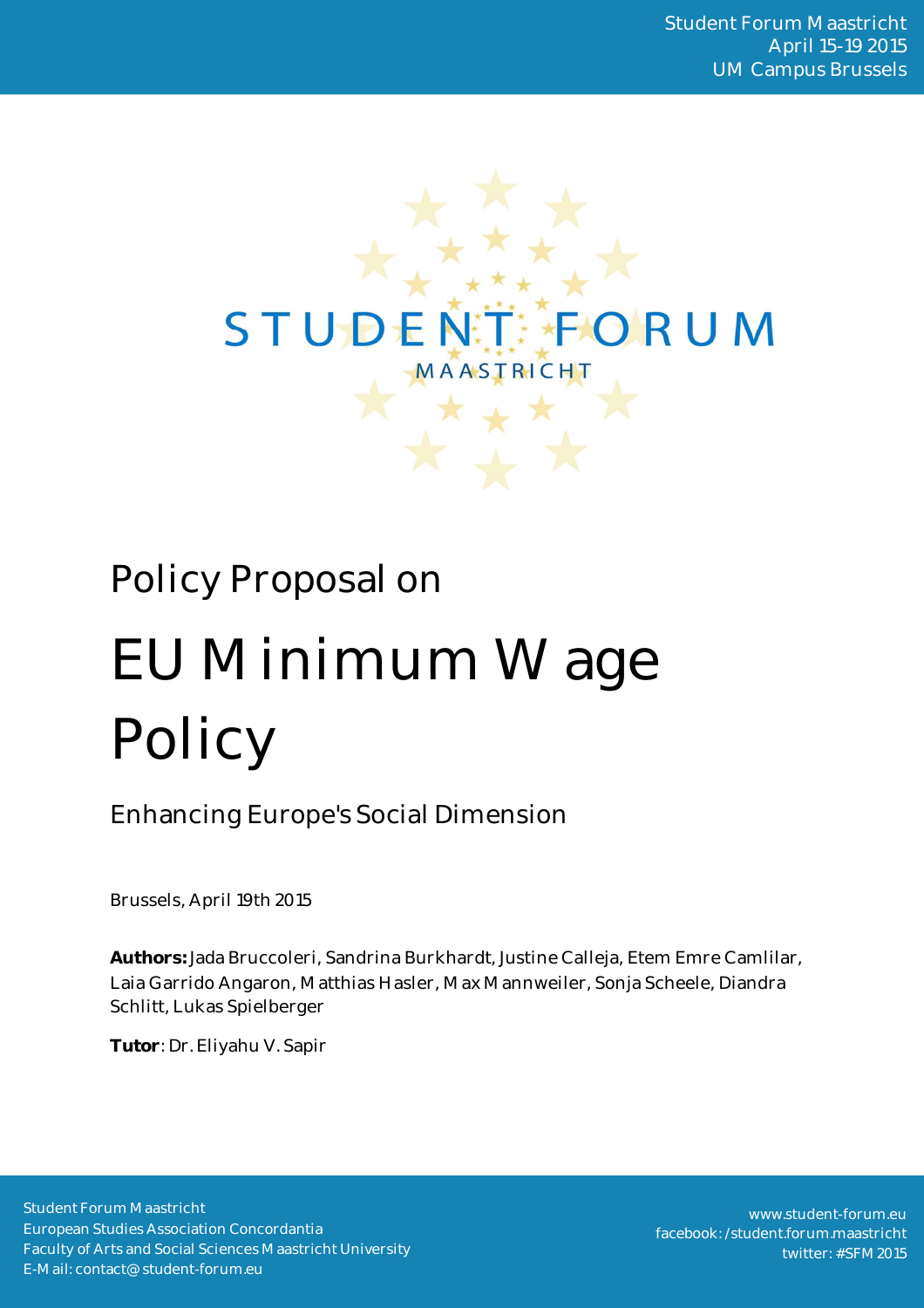#### **STUDENT FORUM MAASTRICHT**

Student Forum Maastricht (SFM) is an annual student conference held at the Maastricht University Campus in Brussels. The conference is organised by students from Maastricht University in cooperation with different partner organisations. The participants are post- and undergraduate students from all over Europe with diverse academic backgrounds. Based on problem statements provided by European Commission representatives, they develop policy proposals for pressing topics within the Commission. In this process the students receive input and insights from experts from NGOs, academia and the business sector working in Brussels. The 2015 edition of SFM took place from 15<sup>th</sup> to 19<sup>th</sup> April. In five different working groups policy recommendations were drafted dealing with the following topics: EU Energy Union, EU Asylum Policy, Independence of Regions, EU Minimum Wage Policy, and Data Protection & Digital Market. For more information on Student Forum Maastricht, please visit: www.student-forum.eu

# **Content**

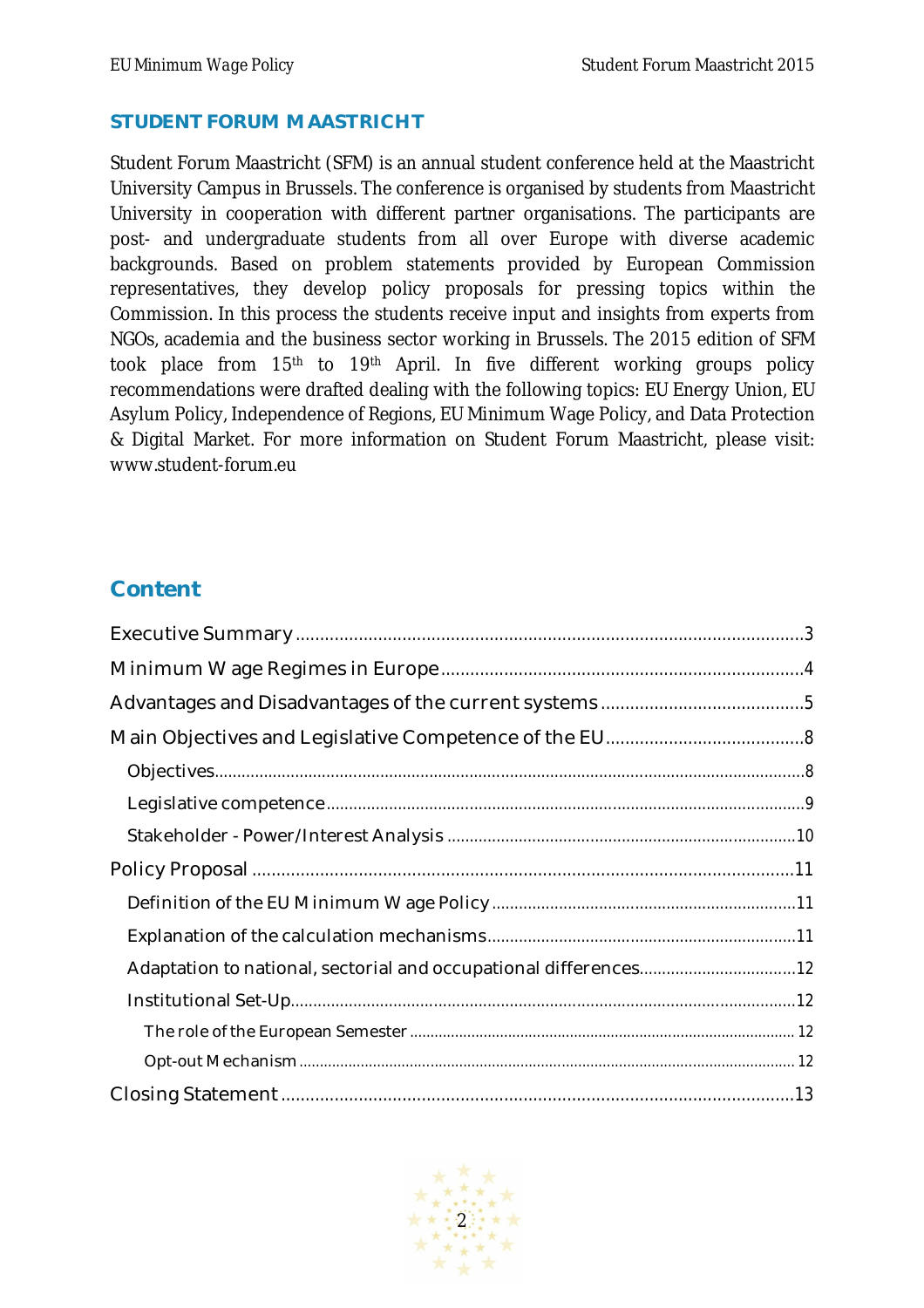# **Executive Summary**

National wage setting systems of the European member states vary substantially in their institutional design and outcome. An alarming growth of income inequality and working poor with wages below substantive levels are a consequence of the lack of wage coordination across the EU. The development indicates an increasing necessity for a European minimum wage policy that ensures coherent wage standards across the whole European Union to ensure social cohesion.

This policy proposal presents the framework for a feasible coordination of minimum wages on European level, while preserving the variety of national wage setting systems across the EU. In line with the Europe 2020 strategy, the proposal foresees the implementation of two different minimum wage rates until the year 2020.

- 1. 50% of median gross income: Member states with a minimum wage that currently falls below the poverty threshold (50% of the median income) defined by the European Commission shall approach the 50% target within 5 years.
- 2. 60% of median gross income: Member states with a minimum wage that currently exceeds the poverty threshold, but is still "at risk of poverty gap" (60% of the median income), as defined by the European Commission, shall approach the 60% target within 5 years.

In the long run, the outspoken aim is to reach a 60% threshold of minimum wages across all countries of the EU. The European Semester will act as platform for discussion and coordination between the European Union and the Member States and further function as a monitoring body. It will also decide over the granting of an 'opt-out' possibility for single national industries or sectors.

Through a power/interest analysis of all the affected stakeholders, this policy proposal lays out the gains and losses for every party involved and weights them up against each other. It comes to the conclusion, that although the introduction of a European minimum wage policy triggers economic losses and some loss of national political sovereignty, the positive impact on the economy, political stability and social cohesion outweigh the losses.

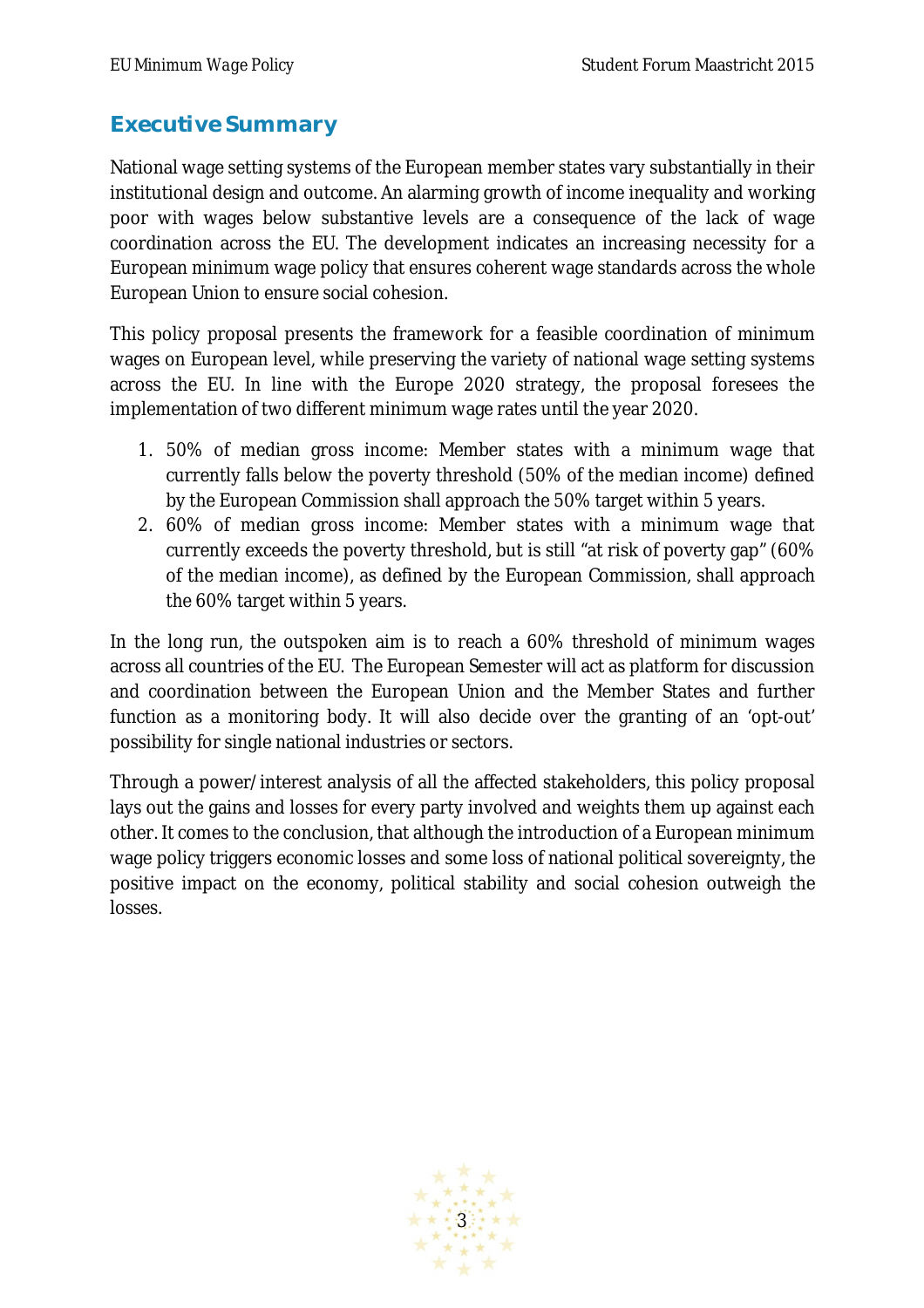# **Minimum Wage Regimes in Europe**

The European wage landscape is characterized by diversity both in scope as well as their underlying mechanisms.

In terms of scope, 22 member states<sup>1</sup> opted for a universal minimum wage regime, i.e. a common national minimum wage as a universalistic wage floor. The remaining six countries have sectorial regimes, meaning that minimum wages hold only for certain sectors or occupations.

In terms of underlying mechanisms, minimum wages are established by either Statutory Regulation or Collective Agreements. Statutory regulation, which is employed by 18 Member States, refers to wage levels established and enforced by law. The remaining 10 Member States rely on Collective Agreements, which are the outcome of collective bargaining procedures between employers and employees.



Figure-1: Distribution of minimum wage regimes of EU-Countries according to scope and underlying mechanisms. Source: Schulten (2015)

Figure-1 shows the current scheme in European Union with regards to the minimum wage regimes. At present, 60% of the countries in Europe apply a universal minimum wage regime complied with a statutory law. In terms of scope, universal minimum wage prevails while an established law system is rather preferred as an underlying mechanism.

 $\ddot{\phantom{a}}$ <sup>1</sup> France, Luxembourg, Netherland, Ireland, United Kingdom, Germany, Greece, Malta, Portugal, Spain, Croatia, Lithuania, Latvia, Romania, Slovenia, Czech Republic, Hungary

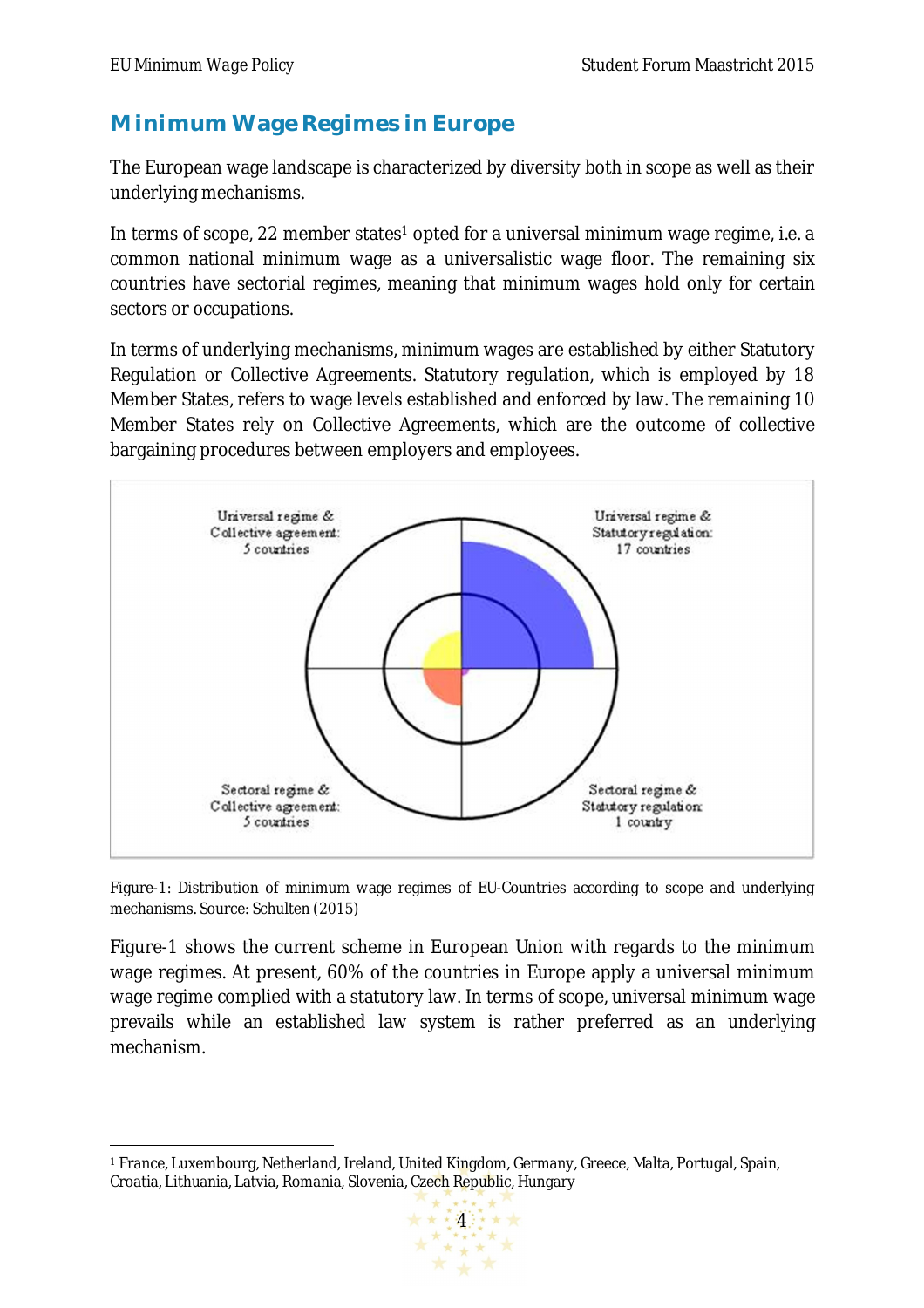# **Advantages and Disadvantages of the current systems**

Although it is often said that minimum wages have, by their nature, negative effects on employment, empirical studies provide proof, that the negative effect is not necessarily true and that minimum wages offer a variety of macroeconomic gains for the society at large 2.

First of all, they do not only affect the lower wage segment, but also form an important benchmark for wage development as a whole. Secondly, a more equitable wage structure is likely to enhance aggregate demand as the lowest segment of consumers, which enjoy a higher wage rate, will spend a higher amount of their income in comparison to the upper segments.

Research shows that implementing minimum wage policy on national level has led to great discrepancy among European Member States, especially, when looking at the national minimum wages adjusted to the purchasing power standard. Whereas it is at €9,04 in Luxembourg, it is as low as  $€2,30$  in Bulgaria. A wage of at least 60% of the national average is considered to enable workers a decent standard of living. However, a great share of Member States has a minimum wage system in place which is just at or below poverty threshold of 50%. Only the minimum systems in France and Slovenia are above 60% of the median wage (Figure-2). In general, minimum wage levels are thus very low in Europe3. Additionally, there are great divergences concerning the percentage of workers covered by collective bargaining as illustrated in Figure 3 (Figure-3)4. Hence, it shows that the effectiveness of collective bargaining systems differs across Europe and that a great share of workers might not benefit of minimum wages<sup>5</sup>.

<sup>5</sup> Kampelmann, S., Garnero, A., Rycx, F. (2013), *Minimum Wages in Europe. Does the diversity of Europe lead to a diversity of outcomes?* European Trade Union Institute.



 2 Schulten, T., Counters of a European Minimum Wage Policy, October 2014, 9.

<sup>3</sup> Schulten, T. (2015). *European Minimum Wage Policy. Is it desirable? Is it feasible?* SFM Conference, Brussels.

<sup>4</sup> OFCE et al. 2013; Brischoux et al. 2014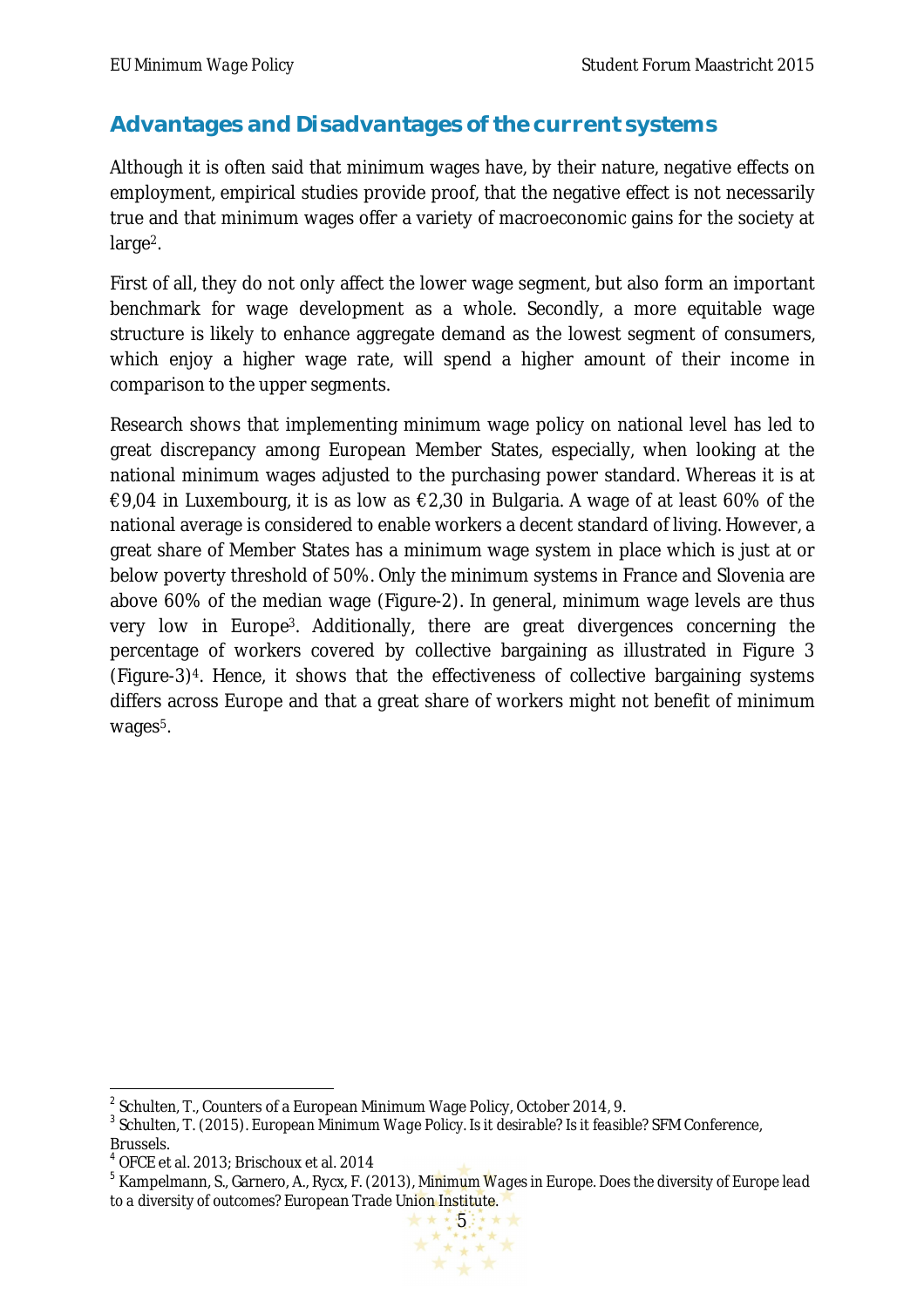

Figure-2



#### Figure-3

In the past, there have been a number of attempts by different bodies of the European Union to realise the potential that European integration can offer in the field of minimum wages. $\star$  $\rightarrow$ 

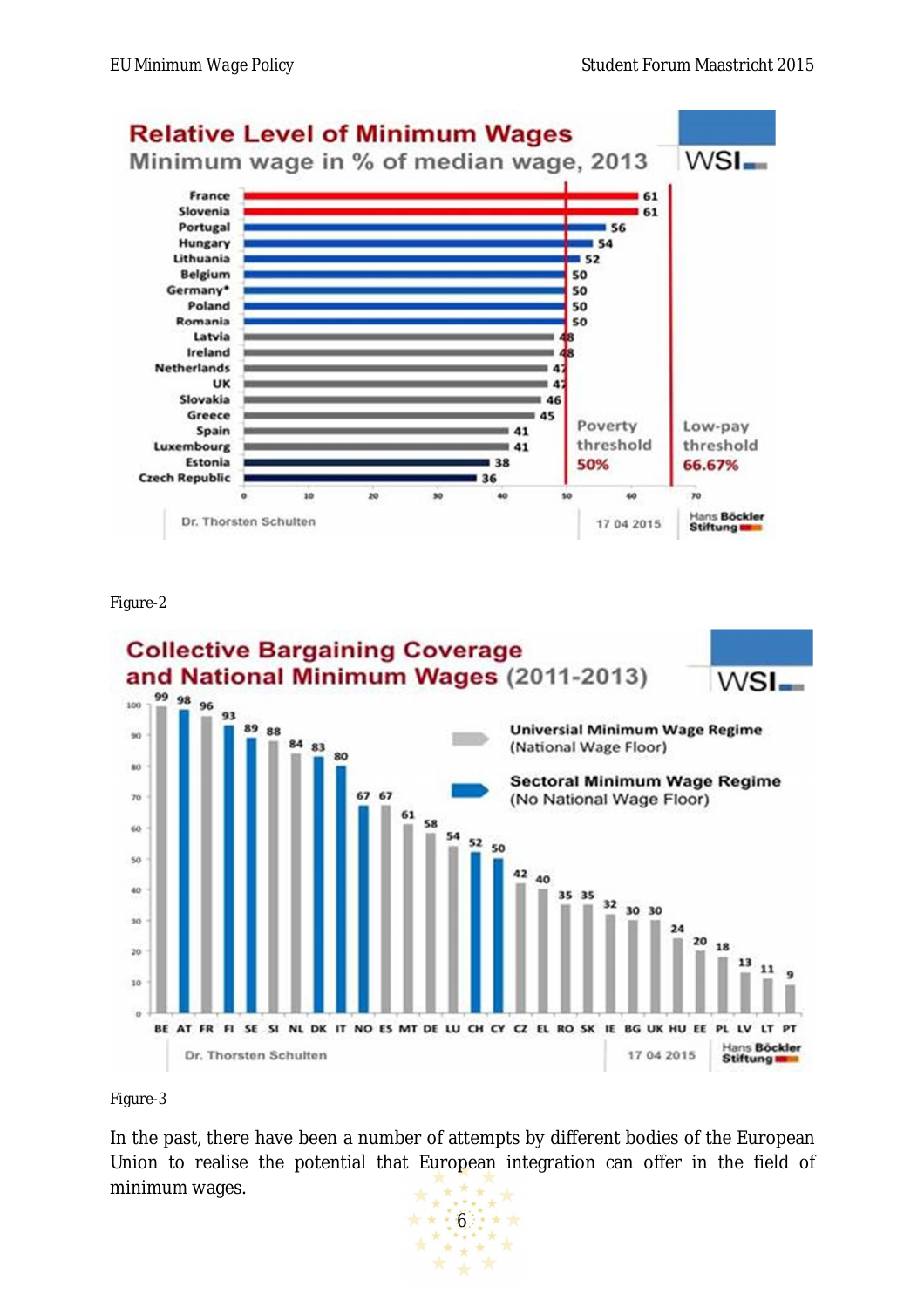1

"The right of workers to a remuneration such as will give them and their families a decent standard of living" was first mentioned on the European Level in 1961 by the Council of Europe's European Social Charter and later reaffirmed in the European Community Charter of Fundamental Rights for Workers.

In 1993, following the adoption of the Charter of Fundamental Social Rights for workers, the European Commission asked member states to "take appropriate measures to ensure that the right to an equitable wage is protected". A report from the European Parliament encouraged them "to establish a minimum wage which amounts to a certain proportion of the national average wage<sup>6</sup>.



Later, in 2007, the EP called on the Council to agree an EU target for minimum wages again - a claim that was recently highlighted by the President of the European Commission, Jean Claude Juncker, in his electoral address for the European Parliament elections in 2014.

Although, the EU has been outspokenly in favour of a system guaranteeing fair and equitable wages, there remains a great gap between the values that have been promoted on the European level and the actions pursued on national levels.

We can conclude that the increasing differences between the member states make it unavoidable for the European Union to coordinate a minimum wage policy to improve social as well as economic equality.

<sup>6</sup> Kampelmann, S., Garnero, A., Rycx, F. (2013), *Minimum Wages in Europe. Does the diversity of Europe lead to a diversity of outcomes?* European Trade Union Institute.

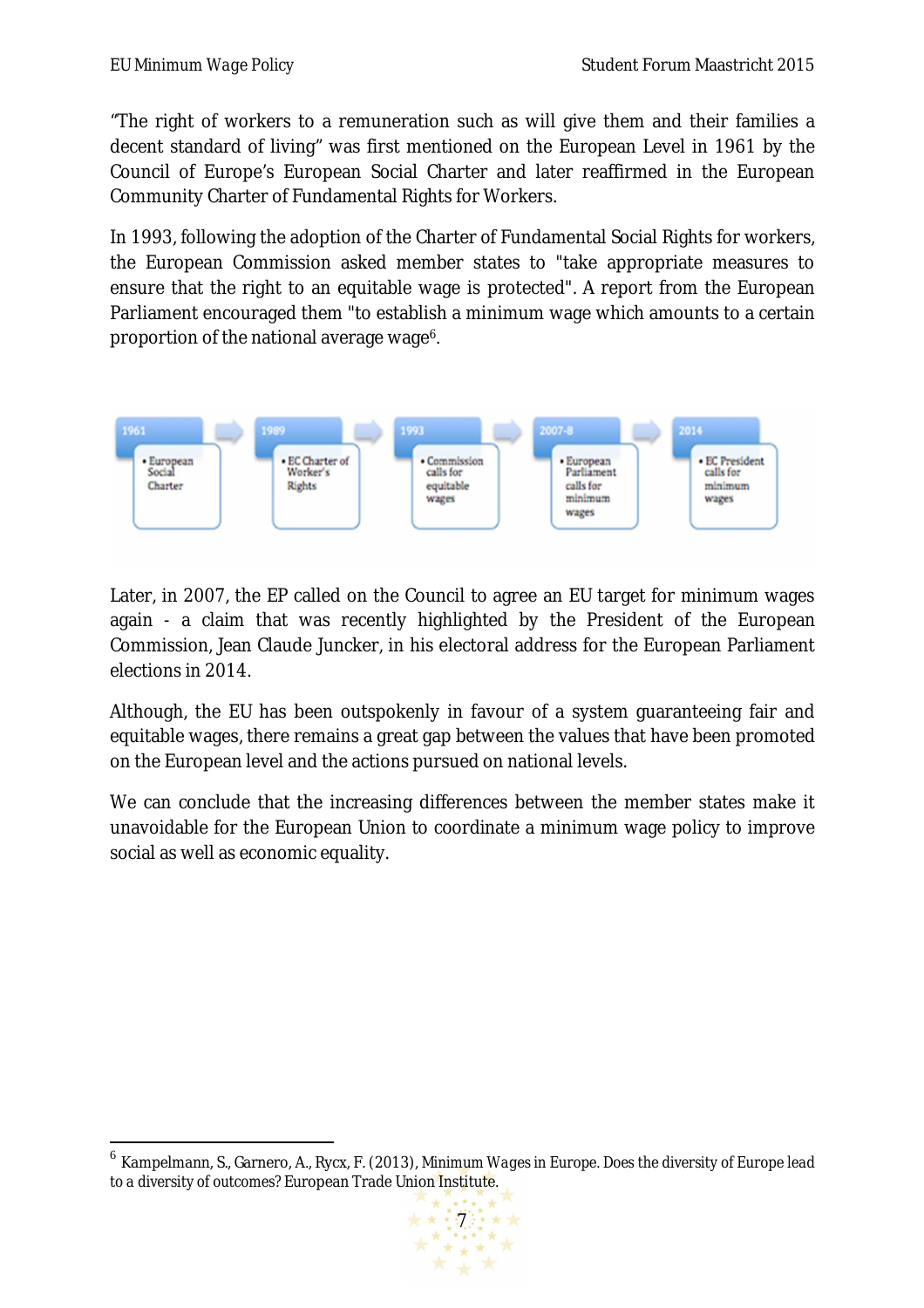# **Main Objectives and Legislative Competence of the EU**

## **Objectives**

#### *General Aims*

Our committee is convinced that every citizen within the European Union should have the right to a redundant wage in order to ensure the coverage of his/her basic needs and those of their family. Furthermore, everyone should have the means to participate in social life and support his/her surrounding community. Altogether, we stress the relevance of the given policy proposal due its high relevance for the prospective development of the European Union.

#### *Political Aims*

There is an institutional necessity for a European minimum wage policy as the economies operates increasingly on European and international level and social provisions are still dealt with on national level. An EU minimum wage policy could therefore contribute to reducing the differences between member states. In doing so, it should be noted that the currently existing institutional arrangements could provide feasible forums to operate such a European policy.

Finally, a general minimum wage policy could hamper the contemporary rise of populist movements and be a crucial step to reverse the growing North-South division of the EU Member States.

#### *Social Aims*

A European-wide minimum wage scheme will have numerous positive effects on the societal level. First of all, such a measure will tackle income inequality for people working in the lower wage sector such as the young generation, female as well as parttime employees. What is more, it will prevent the increase of the working-poor within the European Union whose income falls below a given poverty line. As the implementation of such a minimum wage can raise wages for up to 28 million people in the whole of Europe7, it can have an enormous impact on a greater social cohesion among European citizens and promote the formation of a European identity. Altogether, we consider a Europe-wide minimum wage policy as part of a comprehensive social policy scheme within the European Union.

## *Economic aims*

A comprehensive European Minimum Wage scheme would provide a wide array of economic benefits. It can be expected that consumption will increase due to an increased propensity to consume, which means that people who earn less are more likely to

 $\overline{a}$ <sup>7</sup> Schulten, T. (2015). *European Minimum Wage Policy. Is it desirable? Is it feasible?* SFM Conference, Brussels.

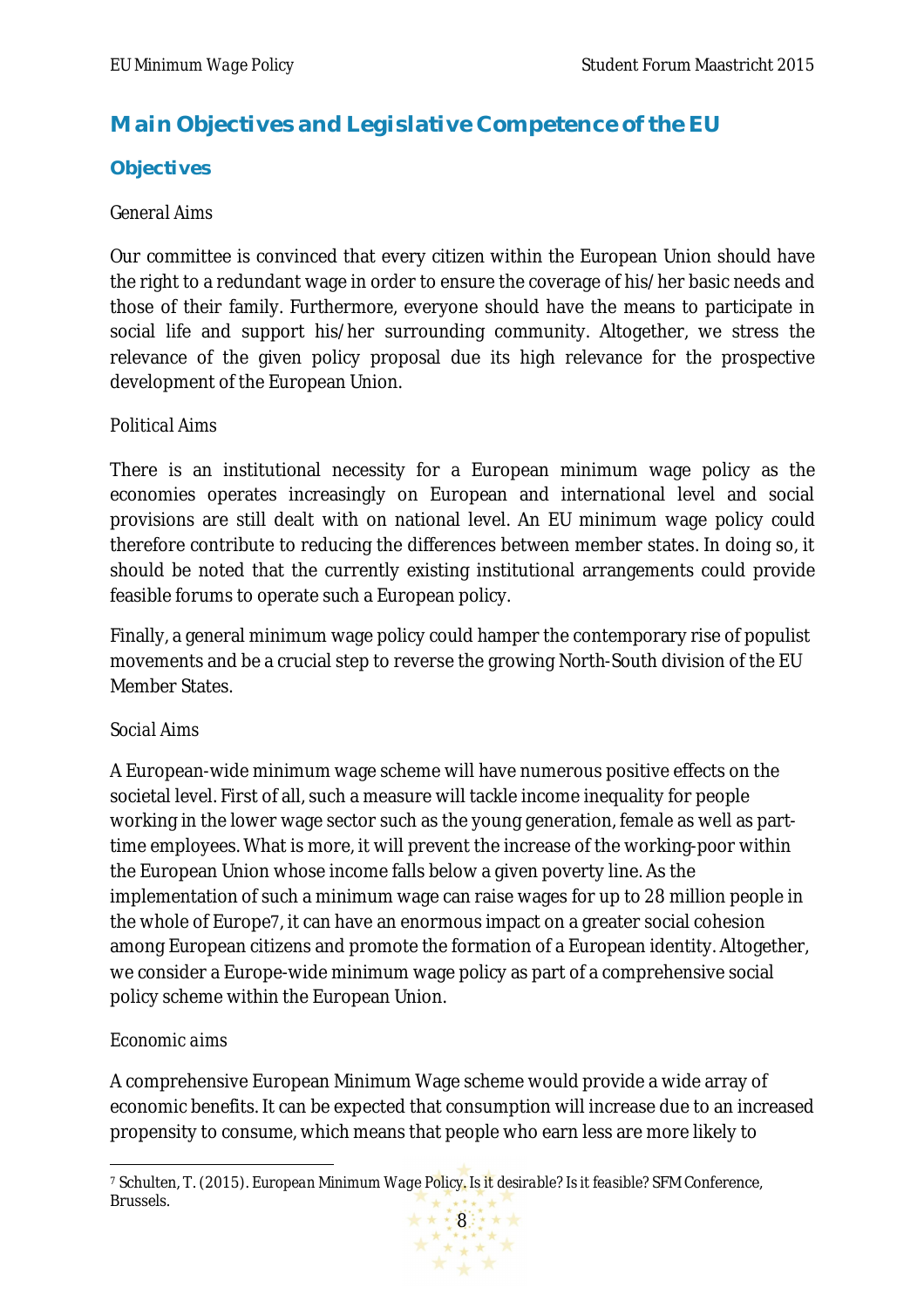consume additionally earned money rather than saving it. This would help to keep demand steady and thereby keep the economy afloat. Especially in the event of a crisis, we expect this to contribute to keep the demand steady and to prevent deflation. Consequently, a minimum wage scheme can help to strengthen the internal market by providing a base for sustained growth. Considering this background, long-term investments in European companies would be incentivised which would further help to develop more sustainable company structures. This will consequently establish the economic power of the EU within the global stage, as envisaged by the Europe 2020 Strategy'.

In addition, comparable minimum wage standards can reduce the importance of pay as a reason to migrate for low-earning workers. This will lead to fairer cross border mobility as the economic necessity to migrate is smaller. A further development is an improved overall competitiveness of European enterprises. As in the short run, the implementation of a European minimum wage policy might lead to the closure of some existing enterprises, those companies that stay in business are more robust as they can compensate the higher wage costs through increased productivity or the adoption of new technologies.

## **Legislative competence**

According to Art. 153 TFEU, the EU does not have the mandate to legislate on pay issues. The present proposal therefore has to be implemented in accordance with the Open Method of Coordination. Unlike EU 'hard law', this does not contain a framework of legal compulsion, however, it enables the coordination of policies in a more informal manner and thus provides the possibility to coordinate issues that are outside the scope of the treaties.

Human Rights Conventions such as the Universal Declaration of Human Rights (Art.23) and the Charter of Fundamental Rights of the Union (art. 31(1)) can be relied on as an adequate base for the proposed soft law measure.

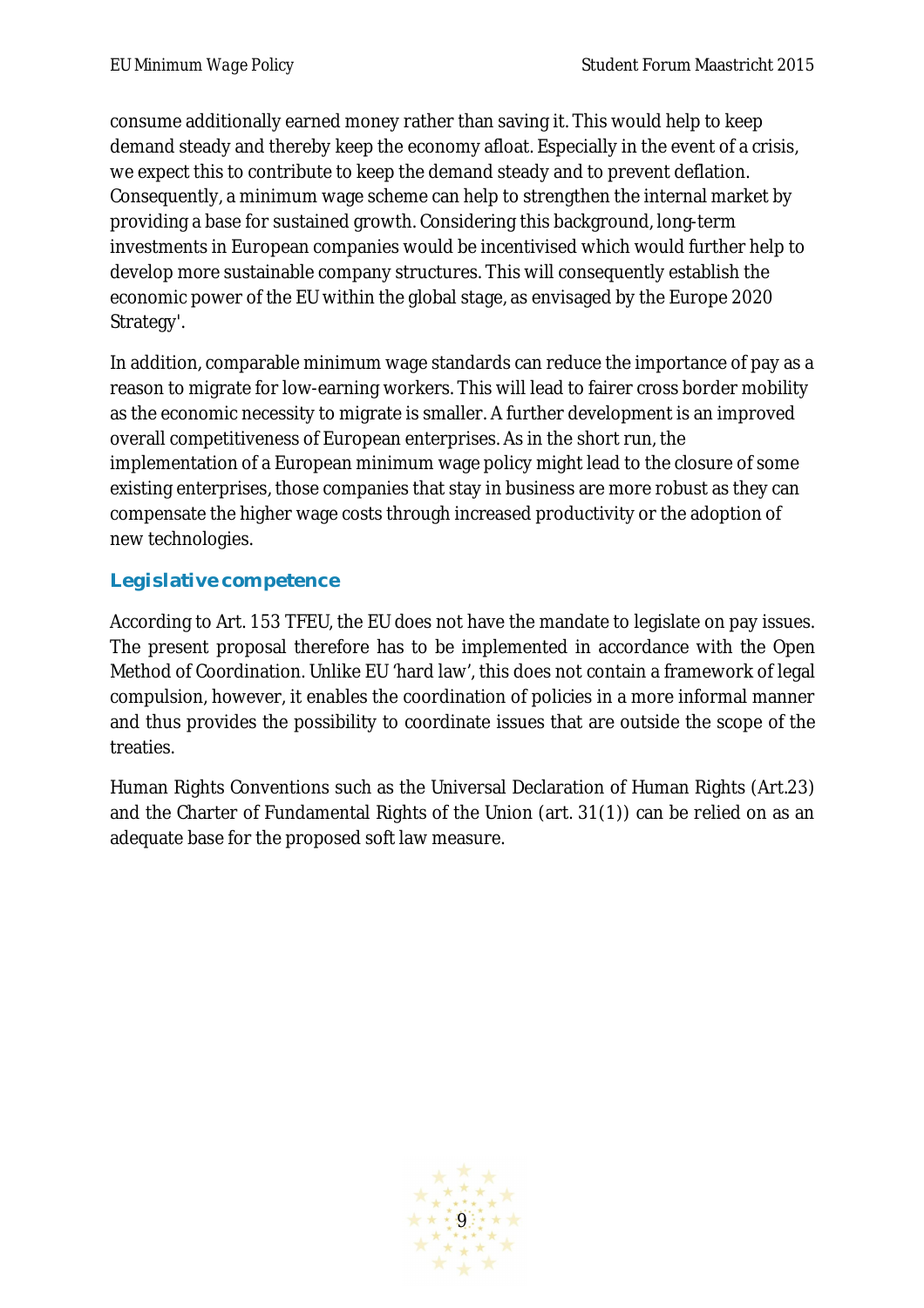## **Stakeholder - Power/Interest Analysis**



## *European Commission (high interest - relatively low power)*

The implementation of a European minimum wage scheme is in line with the EU Strategy 2020 launched by the European Commission as it ensures a smart, sustainable and inclusive growth strategy and seeks to reduce poverty. Furthermore, it is altogether contributing to a political and economic integration of the European Union.

## *Member State/Politicians (power high - medium interest)*

As the politicians in the different member states will have to transfer sovereign rights to the EU-level, we want to compensate their loss of power by guaranteeing them a say through appropriate representation.

## *Employers (interest lowest - power high)*

Potential economic losses that are incurred on the employers are higher labour costs and a decrease in profits. Nevertheless, an increased minimum wage may positively impact worker's motivation and satisfaction within their working environment and reduce the risk of strikes and resistance against the employing company. Furthermore, through higher wages, the spending power of employees will be increased which ultimately leads to a higher consumption and hence even economic benefits for the companies.

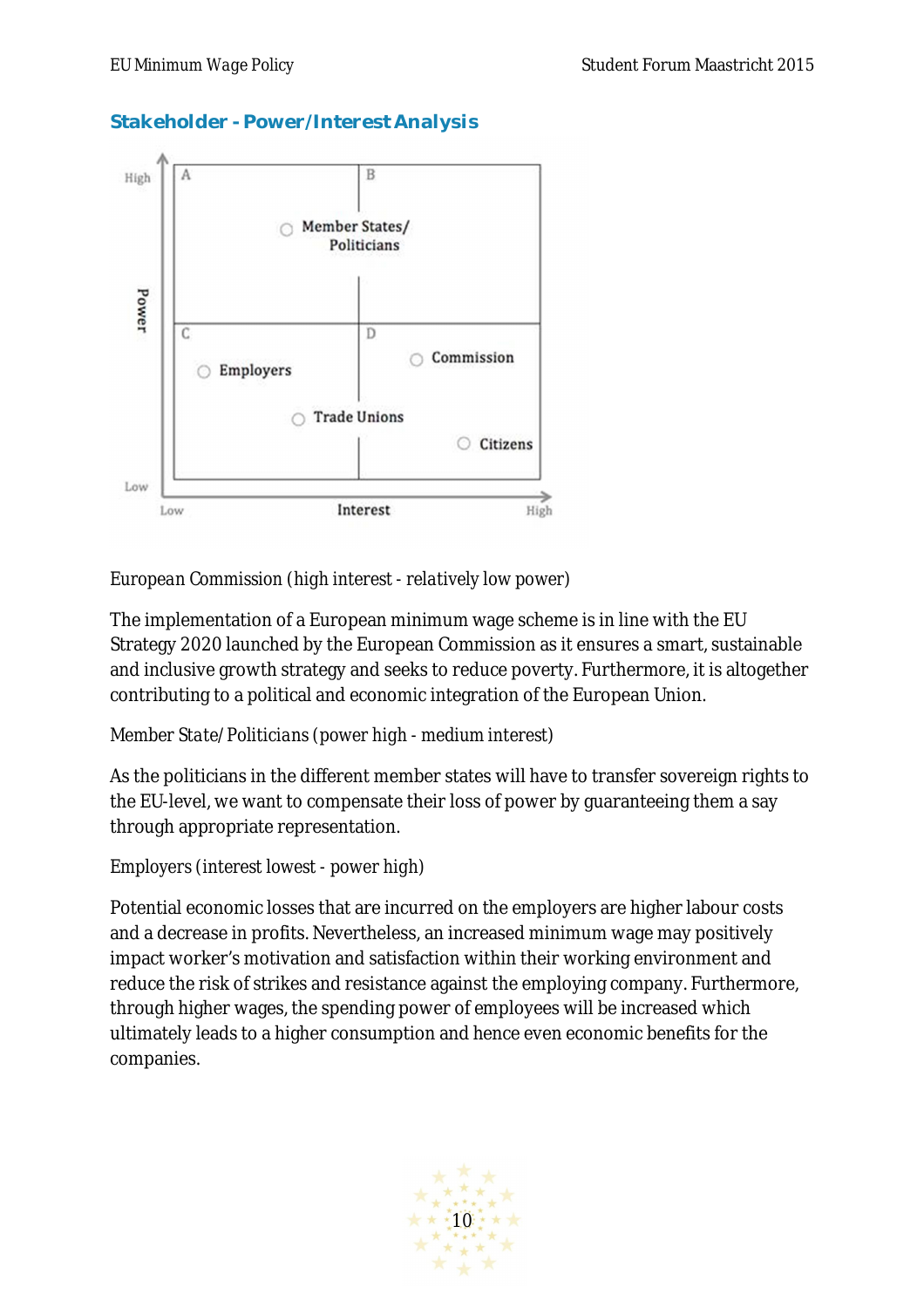## *Trade Unions (high and low interest - loss and gain of power)*

We expect that in countries where trade unions have a rather small say in the wage setting regime, trade unions tend to be in favour of a European Minimum Wage. Concerning the decreased negotiating power of strong national trade unions, we stress the fact that the introduction of a European Minimum Wage scheme equals a basic level that can then be extended by the trade unions within the negotiations on a national level.

## *Citizens / Employees (interest highest - power lowest)*

The citizens experience the highest positive impact and therefore have the strongest interest. Nevertheless, their power is relatively limited within the drafting and implementation progress. It is crucial to keep them informed about the processes in order to ensure that their interests are being taken into account.

# **Policy Proposal**

## **Definition of the EU Minimum Wage Policy**

The Committee is well-aware of and sensitive to the historical contingencies and diversity of the institutional arrangements in each member state's minimum wage system and, thus, does not interfere with national wage-setting mechanisms and industrial relation systems. In this context the application of two differentiated minimum wage rates, based on the relative Member States' national median gross wage, is recommended.

- 1. 50% of median gross income: Member states with a minimum wage that currently falls below the poverty threshold (50% of the median income) defined by the Commission, shall approach the 50% target within 5 years.
- 2. 60% of median gross income: Member states with a minimum wage that currently exceeds the poverty threshold, but is still "at risk of poverty gap" (60% of the median income), as defined by the Commission, shall approach the 60% target within 5 years.

## **Explanation of the calculation mechanisms**

The chosen targets and time frame have been defined in the framework of the Commission's definition of poverty and with the aim of supporting the institution's agenda in the European Strategy 2020. Acknowledging the great diversities among the Member States' economies and labour markets, the Committee proposes a rate, instead of a fixed absolute amount, to determine the common EU minimum wage policy. Additionally, with the aim of deciding the minimum wage based on a true representation of citizens' average income, and, thus, purchasing power, the Committee has chosen the gross income. Alternative measures for the level of the Minimum Wage level could have

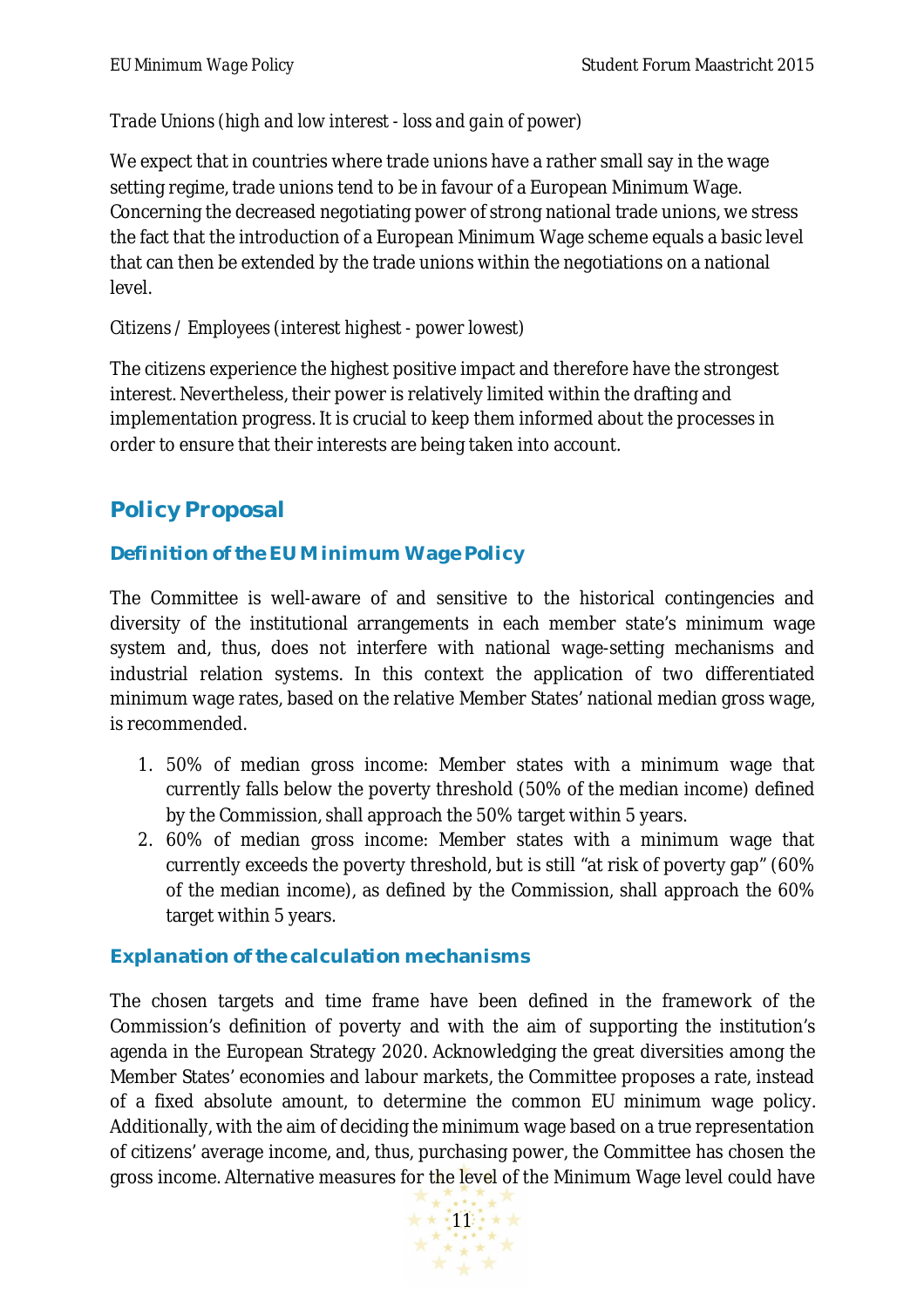been determined by means of the net income, however this Committee has refrained from using this measure as it varies too strongly among different welfare state arrangements.

#### **Adaptation to national, sectorial and occupational differences**

Although the Committee believes that in the long-run all Member States in the EU should adopt the 60% threshold to ensure all the benefits of this policy, we recommend a differentiated minimum wage policy in the short-term that takes into account the differences among the Member States' current minimum wage as percentage of the national median gross wage. The differentiated implementation of a minimum wage policy will ensure that national economies benefit from the policy without being overstrained by rapid changes. Further, stressing the Committee's interest in protecting the relevant stakeholders' interest, we have included an opt-out mechanism. The invocation of this mechanism allows Member States to opt for sectorial and occupational exemptions in cases where the MS can prove before a specialist committee that the assigned minimum wage threshold significantly harms its GDP growth and/ or employment rate.

#### **Institutional Set-Up**

#### The role of the European Semester

In order to ensure that the aforementioned concrete proposals are properly implemented, an adequate monitoring mechanism needs to be set up. The European Semester currently acts as a platform of governance under which the EU and the Eurozone coordinate their budgetary and economic policies, in line with the Strategy and the Stability and Growth Pact. The European Semester is to be the designated monitoring body, as this mechanism already adequately provides the necessary institutional setting. It will continue to act as platform of discussion and cooperation between the Union institutions and the Member States. The Committee opted for this already established institutional body because implementing a new body would prolong the decision-making process and raise the administrative burden.

Further, the Committee advises the national politicians, trade unions and employers to discuss their respective standpoints and proposals within the framework of a national committee that is closely cooperating with the responsible European institutions for the implementation.

#### Opt-out Mechanism

It is essential that the Member States are given all the necessary possibilities to put forward their claims and concerns. Hence, the consideration of opt-outs is a vital part of the monitoring mechanism as it will ensure that the distinct positions of the Member States are adequately catered for. In that regard, if the differentiated target rates entail unreasonable burdens on some of the Member States' sectors and industries, which are considered integral to the national economy, such sectors and industries would present